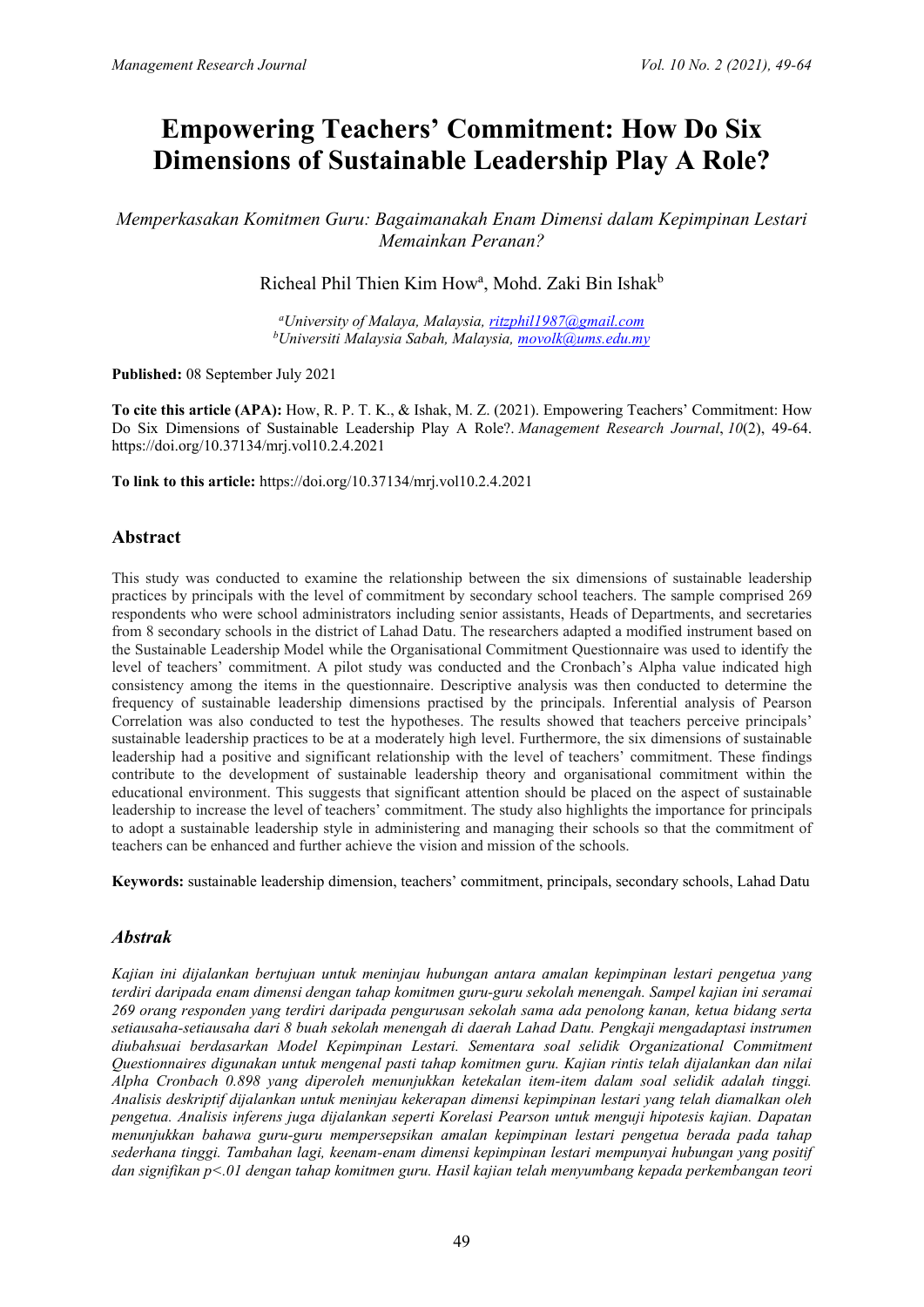*kepimpinan lestari dan komitmen organisasi dalam persekitaran pendidikan. Dapatan ini telah mencadangkan untuk guru meningkatkan komitmen, maka aspek kepimpinan lestari hendaklah diberi perhatian. Kajian ini juga membuktikan bahawa pengetua perlu memainkan peranan penting untuk mengamalkan gaya kepimpinan lestari dalam mentadbir dan menguruskan sekolah agar komitmen guru dapat dipertingkatkan dan seterusnya mencapai visi dan misi sekolah.*

**Kata kunci:** *dimensi kepimpinan lestari, komitmen guru, pengetua, sekolah menengah, Lahad Datu*

#### **INTRODUCTION**

Discussions about the quality and outcomes of education including organisational commitment have placed significant attention on the aspect of leadership. In this regard, the school principal is the individual entrusted to administer a school. The role of a principal is not only to ensure the continuity of existing structures and systems but also to mobilize teachers towards changes so that the school organisation is more sensitive and collaborative to address the current changes in the education system. Thus, the leadership of a school is a realistic parameter for it to achieve significant educational excellence and success (Silam et al., 2021).

According to Jeong et al. (2016), leadership refers to individuals who influence and bring about significant positive changes within firms, organisations, and communities by facilitating appropriate levels of trust, organisational structures, and processes that involve multiple stakeholders, resources, cultures, as well as geography. Awareness of leadership styles in the education system is gaining the attention of various parties as well as rapidly expanding the educational leadership paradigm in Malaysia (Karnan & Marimuthu, 2021). A more dynamic and  $21<sup>st</sup>$  century-oriented leadership style is important to ensure that the quality of education in schools can achieve the key performance index (KPI) set by the Ministry of Education Malaysia (MOE) as stated in the Malaysia Education Blueprint (2013-2025). Thus, quality school leaders serve as the main driver of a school's excellence.

Nevertheless, many researchers are intrigued about the characteristics of leadership that can bring about significant changes to the current educational needs and changes in schools. This is because the school excellence factor is closely related to the effectiveness of the principal's leadership. Saberi and Hamzah (2020) posit that sustainable leadership refers to leaders with several principles that give priority to human and material assets, disperse their leadership to the subordinates, and prioritise longterm goals. It also builds a diversified school environment that can contribute towards excellence, prioritise and lead the learning in schools, emphasise the benefits and progress for all parties in the school, as well as producing apprentice leaders in the organisation. In this context, sustainable leadership is seen as an appropriate leadership option to be practised by school administrators (Hargreaves & Fink, 2003). This educational leadership theory is the result of an original invention by scholarly thinkers who ventured into the field of education and is not borrowed from any other existing leadership theories.

Commitment is an employee's serious attitude towards his work that is important so that better implementation and work results are achieved (Satangah@Salim & Abdullah, 2021). Hypothetically, the quality and educational outcomes of a school also depend on the teachers' commitment in conducting their duties (James & Taat, 2020). The ups and downs of a school depend on the commitment and determination invested by the school leaders and teachers in executing their duties (Amin & Hamzah, 2021). This is because all actions and activities that take place at the school are triggered by the school leaders and driven by the teachers. However, research on the latest new millennium leadership culture, namely sustainable leadership and organisational commitment within the education sector in the country is still lacking. Most researchers are more focused on general leadership such as transformational leadership and instructional leadership practised by school principals. Several research papers published at the undergraduate or doctoral levels in local universities show that past studies on principals are less than those conducted abroad. This study thus serves as a starting point that adds to the collection of studies on sustainable leadership within the academic field. The uniqueness of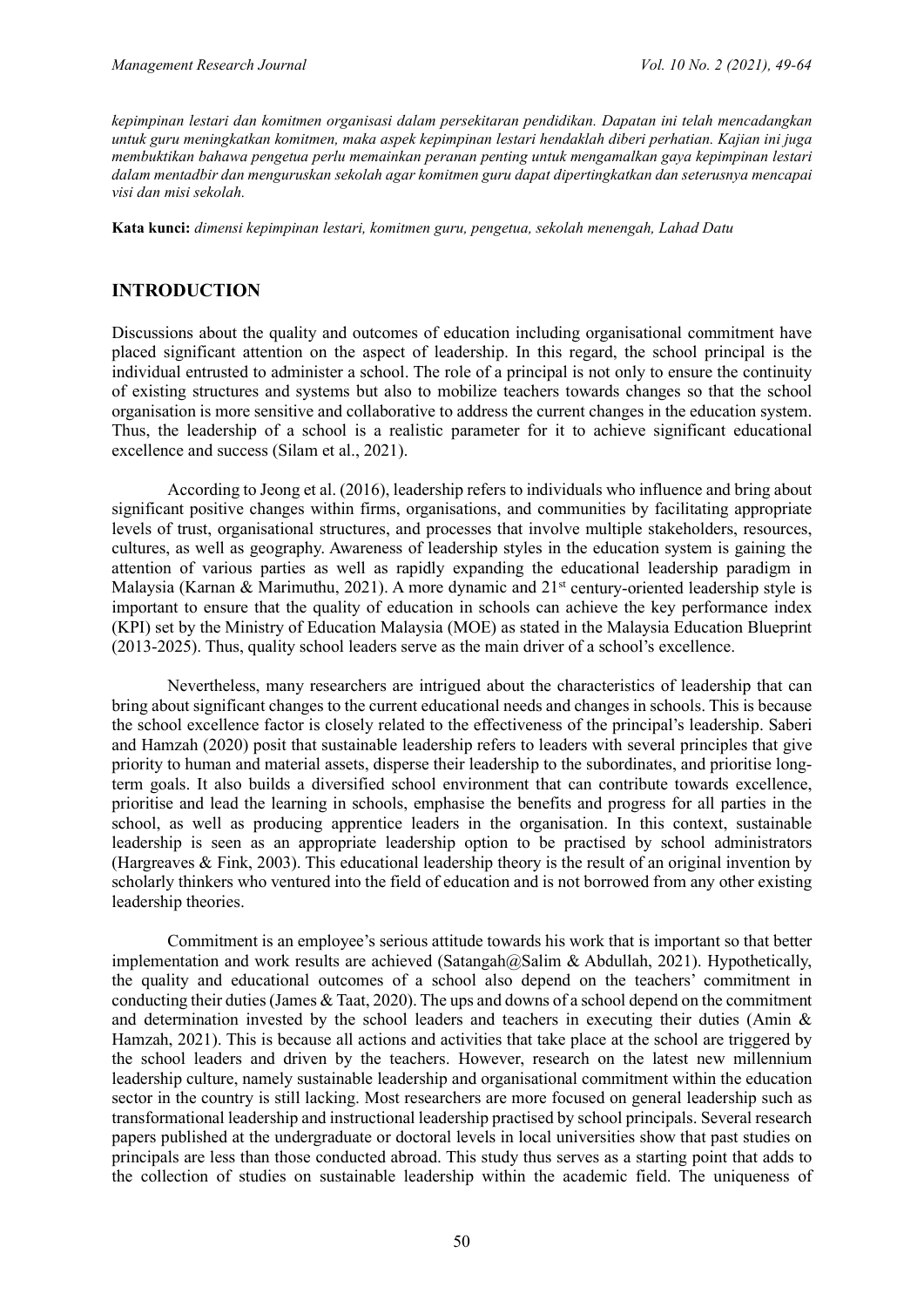sustainable leadership thus attests to its position as a medium to develop the schools and its citizens through the sharing of power and consistent learning process in the effort to sustain school excellence and achievement. The question is, to what extent do school principals appreciate this leadership quality to increase the level of commitment of their teachers?

#### **Background of the Problem**

Teaching is a challenging profession due to its burdensome tasks and heavy responsibilities. The time and globalisation factors have brought significant changes and challenges to the teaching profession including several modifications to the functions and roles of teachers that affect their level of commitment to the school. There are still school administrators who do not view changes and readiness for changes as serious agendas within educational organizations even though the agents responsible for the implementation of organisational changes are the school administrators themselves (Chong et al., 2018).

Heavy workload has given rise to the complexity, dissatisfaction, and emotional exhaustion of teachers. According to Butt and Lance (2005), 96% of teachers work in the evenings and 90% of teachers work on weekends. This is similar to the study conducted by Gunter et al. (2005) who found that 95% of teachers work in the evenings after school hours as well as on weekends. Among the complexities experienced by teachers includes heavy workload, limited equipment, lack of teaching preparation due to insufficient courses, large classroom size, and clerical works that interfere with their level of commitment to actual teaching tasks. Jose and Mohd Matore (2021) reported that the dominant trigger factor that contributes to burnout syndrome among teachers is the workplace environment, particularly interactions among colleagues. Therefore, teachers need to obtain guidance from their principals in aspects such as teaching methods, pedagogy, or how to motivate students. This element is necessary to ensure and maintain the teachers' performance at an encouraging and commendable level following the efforts invested.

Amin and Hamzah (2021) stated that school leaders have to deal with teachers' attitudes like their absence from school duties, late attendance to work, negligence towards teaching time, teaching and learning sessions that fail to achieve the learning objectives, teachers facing the issues of mistrust and limited values, and unconducive classroom environment that fails to meet the requirements of classroom management such as the 21<sup>st</sup> Century Learning (PAK21) classrooms, and constraints in school management. In addition, school leaders also face the pressure to achieve the targets set by relevant departments and ministries.

The recent decade has witnessed a growing number of research related to the concept of leadership, which reported mixed findings on the aspect of leadership practice that can be applied by leaders in the current situation and environment (Hashim & Mohd Nor, 2019). As a result, diversity in leadership styles brings varying effects to a school organisation. Whether it is by conscious or subconscious decision, it has become common for principals to practice traditional leadership that is 'top-down' in nature (Hallinger, 2003) as school organization is a form of community that operates bureaucratically. Traditional leadership style, or directive leadership, is a dominant leadership style practised by most organisations. The uniqueness of sustainable leadership lies in its potential to develop the school and its members through the sharing of power and consistent learning process as part of the effort to sustain the school's excellence and achievement (Mohd Tahir et al., 2009). Nevertheless, Jalet and Yunus (2021) posit that in reality, such measure of shared responsibility is still done with caution and school leaders are still confused about its implementation, to the point that leadership theory has been less effectively applied.

In recent years, new millennium leadership theory has emerged as a prominent choice among researchers in the effort of improving the ability to understand the effectiveness of leadership. The focus of this sustainable leadership theory approach is to identify and evaluate leadership behavioural styles that are believed to be capable of influencing the values, attitudes, perceptions, roles, and work performance of an employee. This is in line with the emergence of new leadership theories post-1990s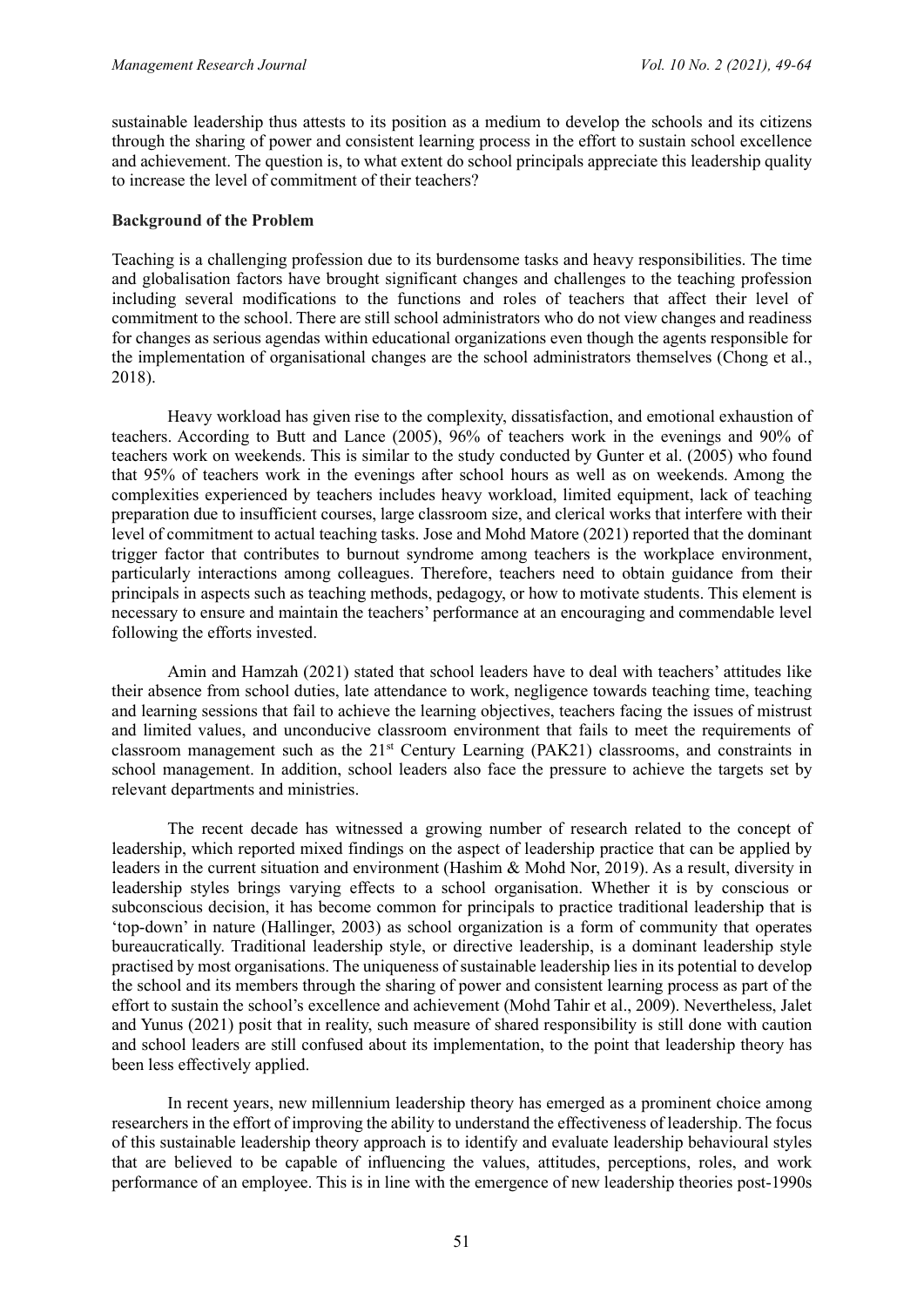such as sustainable leadership which no longer involves the interaction between leaders and subordinates, but is rather more concerned with humanity, relationships, emotions, and values (Joesoef, 2009), subsequently demanding leaders to be competent in both the technical as well as humanitarian aspects. Teachers will not portray a high commitment to work if the humanitarian aspect is neglected by their leaders (Jaafar, 2004). Overall, the leadership excellence of a school can be described through the high level of job satisfaction and enjoyment in conducting responsibilities, thus upholding their commitment in realising the school's goals. Therefore, the significance of this study is to determine whether principals possess the characteristics of sustainable leadership by adopting the six dimensions presented by Hargreaves and Fink (2003) and Supian and Daud (2014).

Ideally, these views and studies are focused on examining and summarising whether principals are sustainable leaders. The focus of this study comprises principals who serve at secondary schools in Lahad Datu, Sabah. There are nine secondary schools within the Lahad Datu district and three of them are led by excellent principals while the other principals have served at least 3 years in their respective schools (Pejabat Pendidikan Daerah Lahad Datu, 2016). This study aims to provide a clear picture of the level of leadership behaviours and practices applied by principals within the Lahad Datu district especially in cultivating their leadership at school as proposed by Andy Hargreaves and Dean Fink since 2003. Sustainable Leadership is one of the leadership theories founded by educational leadership scholars. This means that the theory was not borrowed from other leadership theories of a universal nature. Therefore, the researchers decided to use the sustainable leadership model as an independent variable in this study. Finally, a discussion about the relationship between sustainable leadership with the level of teachers' commitment was explored in depth. The questions investigated in this study are as follows:

- i. What is the level of sustainable leadership portrayed by secondary school principals in the Lahad Datu district?
- ii. Is there a relationship between principals' sustainable leadership (encouraging continuous learning) with the level of teachers' commitment?
- iii. Is there a relationship between principals' sustainable leadership (creating apprentice leaders at school) with the level of teachers' commitment?
- iv. Is there a relationship between principals' sustainable leadership (cultivating a learning sharing culture among teachers) with the level of teachers' commitment?
- v. Is there a relationship between principals' sustainable leadership (encouraging partnership with peers or organizations outside the school) with the level of teachers' commitment?
- vi. Is there a relationship between principals' sustainable leadership (diversity) with the level of teachers' commitment?
- vii. Is there a relationship between principals' sustainable leadership (preservation) with the level of teachers' commitment?
- viii. Is there a relationship between principals' sustainable leadership with the level of teachers' commitment?

#### **Conceptual Framework**

In sustainable leadership, Hargreaves and Fink (2003) believe that sustainability does not refer to the retention of a concept over a short period of time. In fact, they view the concept of sustainability as a permanent and renewable element for the universal good of the future including the community and the school environment. Having examined the key definitions and concepts of sustainability in the field of education, the focus now is whether a leader or a principal is able to implement sustainable leadership strategies in educational organisations. The models of primary constructs and secondary constructs or sub-constructs of sustainable leadership are discussed in Figure 1 and Table 1.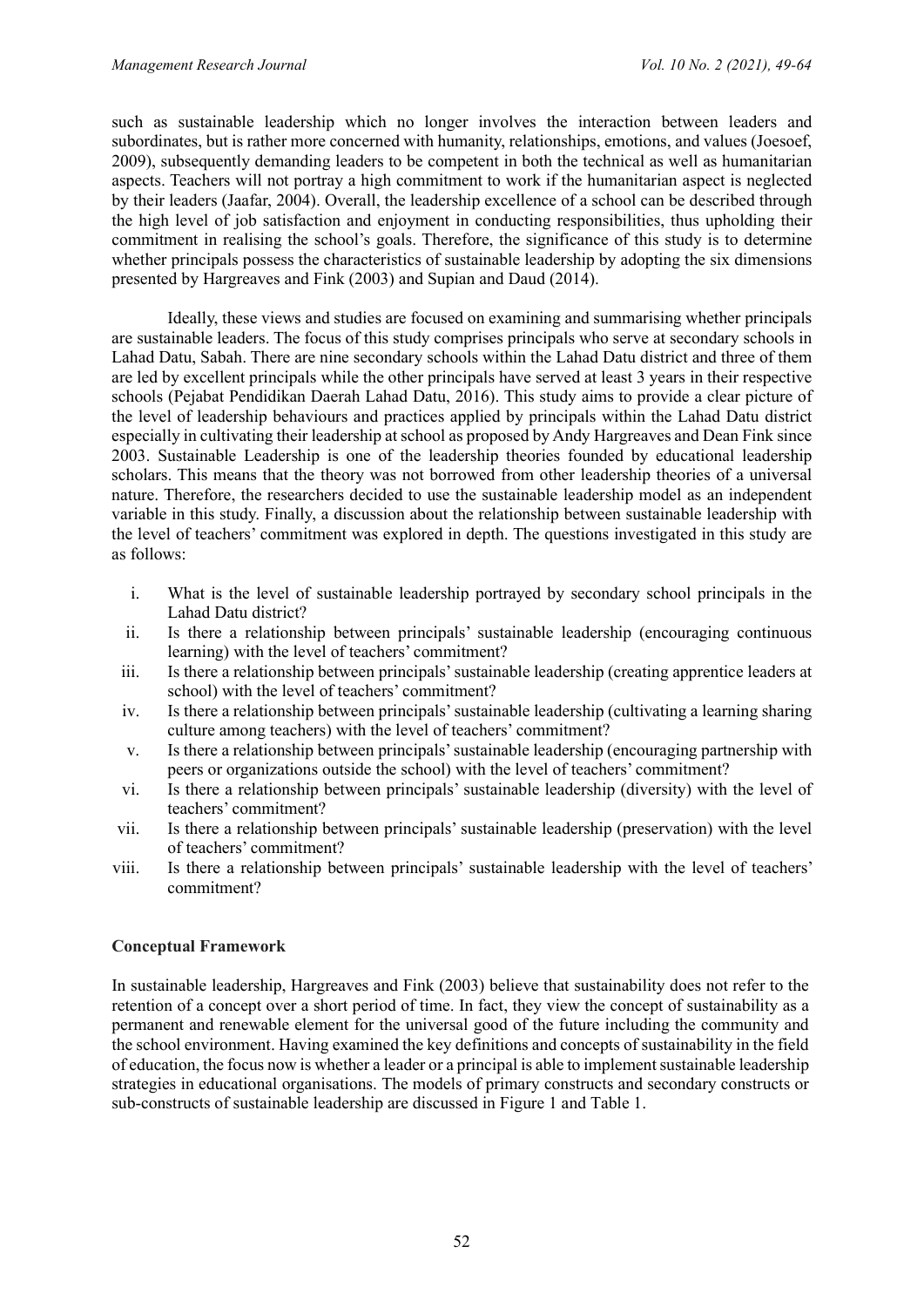

**Figure 1.** Hargreaves and Fink's (2003) Sustainable Leadership Model adapted from Mohd Tahir et al. (2009)

| Table 1. Sustainable Leadership Constructs (Hargreaves & Fink, 2006) |  |  |  |
|----------------------------------------------------------------------|--|--|--|
|----------------------------------------------------------------------|--|--|--|

| <b>Main Constructs</b>     | Sub-constructs                                      |
|----------------------------|-----------------------------------------------------|
| Cultivating learning       | Providing support for continuous learning           |
|                            | Prioritise the mastery of knowledge and skills      |
|                            | Freedom to choose expertise                         |
|                            | Sharing of expertise in the organisation            |
| Developing apprentice      | Improving the leadership qualities of apprentice    |
| leaders                    | leaders                                             |
|                            | Cultivating management knowledge sharing            |
|                            | Organise leadership training                        |
|                            | Training teachers to be leaders                     |
| Optimising human           | Prioritise continuous training                      |
| resources                  | Training staff to become field experts              |
| Building school capacity   | In-house training to enhance expertise              |
| long-term<br>and           | Fostering the concept of teamwork                   |
| goals                      | Cultivating cooperation                             |
|                            | Prioritise on staff competencies                    |
|                            | Sharing the values and goals of the school          |
| Beneficial sharing for all | Assist leaders from other organisations             |
|                            | Share the secrets of organisational excellence      |
|                            | Contribute expertise                                |
|                            | Exchange of information and knowledge               |
| Establishing resource      | Prioritise the welfare of staff                     |
| diversity                  | Be open to ideas and views                          |
|                            | Flexible to changes                                 |
|                            | Staff development                                   |
| Distribution of leadership | Giving staff the opportunities to lead              |
|                            | Distribution responsibility as leaders              |
|                            | Improving the quality of leadership                 |
|                            | Training staff who are interested to become leaders |
|                            | Implement empowerment                               |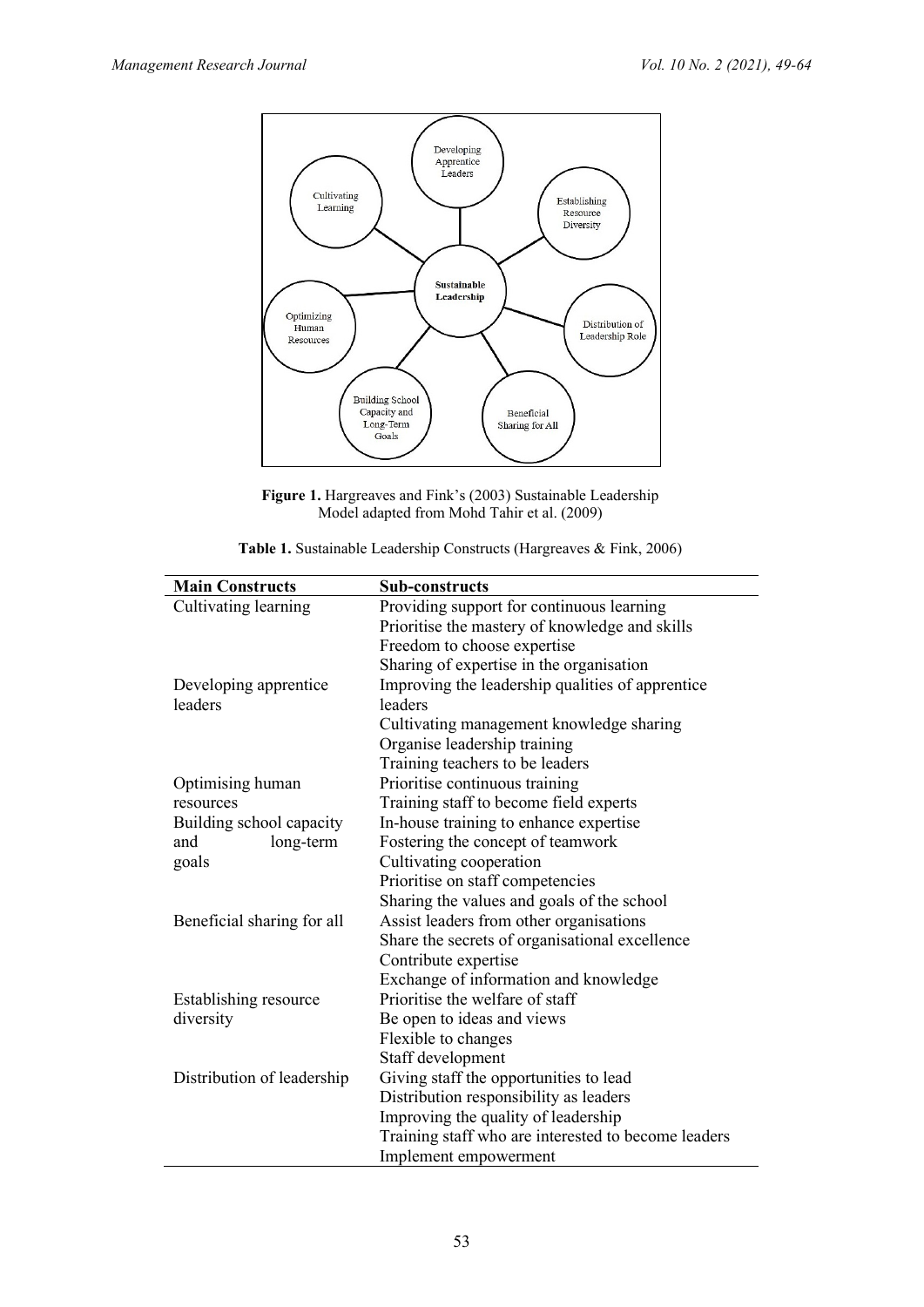The framework of this study is constructed based on the Sustainable Leadership Model by Hargreaves and Fink (2003) and the Framework of Supian and Daud (2014). The framework explains the role of principals in sustainable leadership and its relationship with the commitment level of secondary school teachers in the Lahad Datu district. Figure 2 shows the conceptual framework of the study. The dependent variable is the level of sustainable leadership of the principals while the independent variable is the level of teachers' commitment.



**Figure 2.** Conceptual Framework of the Research

# **METHODOLOGY**

## **Research Design**

The research design employed in this study was a survey. According to Cohen and Manion (1985), a survey is administered by collecting data within a specific time using a questionnaire. This study focuses on aspects of the relationship between the level of sustainable leadership and the level of teachers' commitment. A questionnaire was used as the data collection instrument as it allowed the researchers to gain feedback from a vast number of respondents. Moreover, it is also a more practical method for studies involving a large sample size.

## **Population and Research Sample**

The population of this study comprised teachers who teach in secondary schools around the district of Lahad Datu, Malaysia. The study consisted of 269 respondents, which was approximately 30 percent of the total population of 904 teachers. The sample was randomly selected, which represented 30 percent of the sample from each school. For data validity, only secondary schools led by principals who had served for a minimum of 2 years were selected as the study sample. This is because a period of two years is sufficient for a person to conclude the characteristics of the school of which he is a member (Sala, 2003). A total of eight schools were involved in this study with a population of 904 teachers. The basis for determining the sample size was based on Krejcie and Morgan (1970) in which a population of 904 teachers required sample size of 269 teachers, equivalent to approximately 30 percent of the study population. A 100% return rate method was implemented.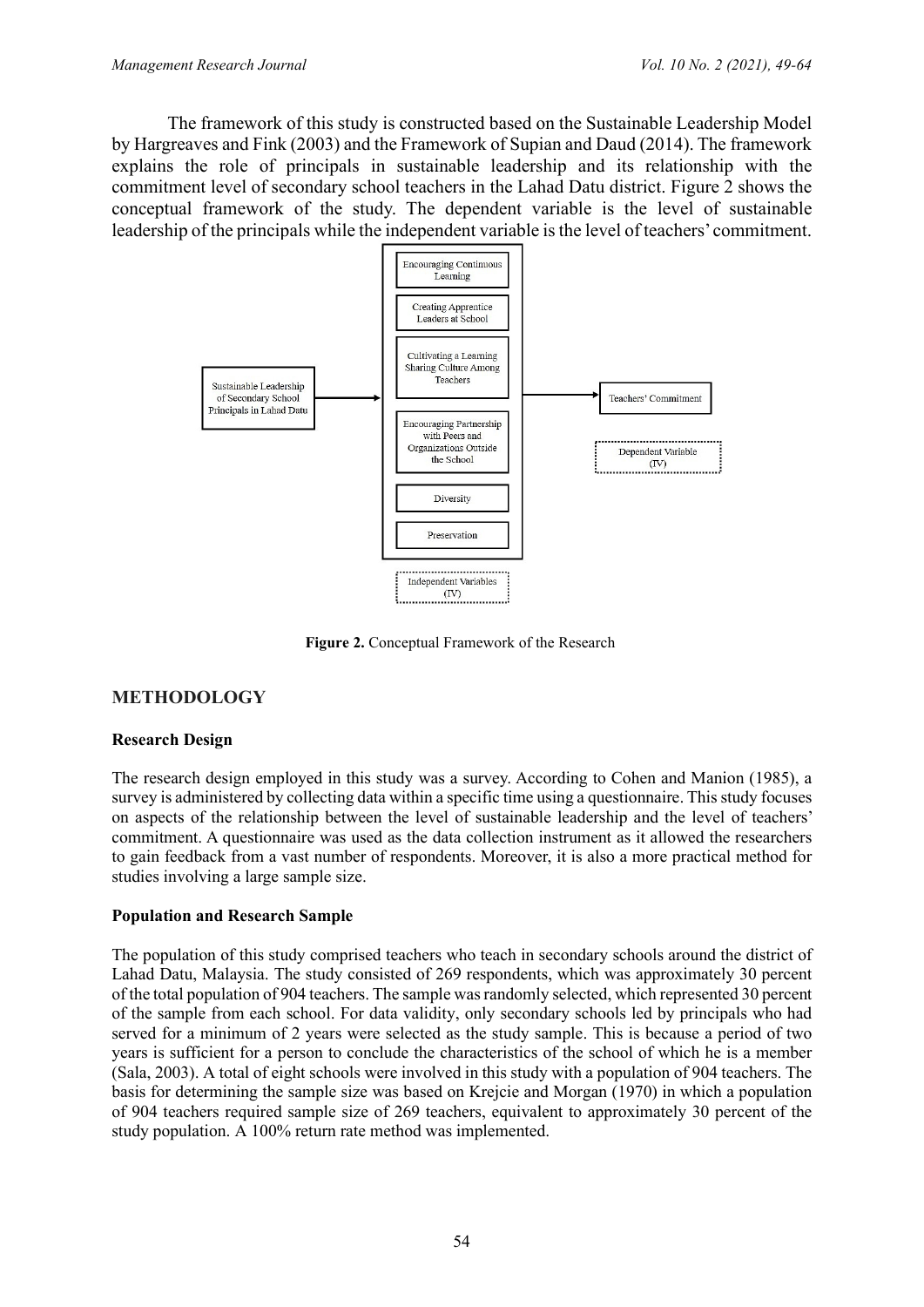Prior to the sample selection process, the researchers had set the selection criteria for the purposive sampling technique. The sample comprised senior assistants, heads of departments, heads of committees, excellent teachers, curriculum secretaries, co-curriculum secretaries, senior discipline teachers, and academic teachers who had served as teachers for at least one year. The justification for selecting these respondents was because these individuals were closer to the principals in terms of administrative management practices within the school organisations. This is in line with the view of Kingstrom and Mainstone (1985) who stated that respondents who served for less than a year would typically give inaccurate responses to the constructs measured in the questionnaire.

| No.          | <b>Name of School</b>  | <b>Population of Teachers</b> |        | <b>Total</b>    | <b>Sample</b> |
|--------------|------------------------|-------------------------------|--------|-----------------|---------------|
|              |                        | Male                          | Female | <b>Teachers</b> |               |
|              | School A               | 47                            | 116    | 163             | 50            |
| 2            | School B (Pilot Study) | 28                            | 41     | 69              | $\theta$      |
|              | School C               | 28                            | 36     | 64              | 21            |
| 4            | School D               | 24                            | 44     | 68              | 23            |
|              | School E               | 35                            | 94     | 129             | 40            |
| 6            | School F               | 23                            | 27     | 50              | 18            |
|              | School G               | 32                            | 75     | 107             | 35            |
| 8            | School H               | 47                            | 100    | 147             | 47            |
| 9            | School I               | 42                            | 65     | 107             | 35            |
| <b>Total</b> |                        | 306                           | 598    | 904             | 269           |

| Table 2. Selection of Respondents by School |  |  |  |  |  |  |  |
|---------------------------------------------|--|--|--|--|--|--|--|
|---------------------------------------------|--|--|--|--|--|--|--|

#### **Research Instrument**

The research instrument used in this study was a questionnaire distributed to the selected respondents. Creswell (2002) stated that a questionnaire is a form used in a survey study in which the respondents will complete the form and return it to the researcher. Data obtained from the respondents is accurate as they feel safer to provide answers via the questionnaire because they do not have to write their names and all confidential matters will be kept secret (Abdul Ghafar, 1999). This study also used a five-point Likert Scale that required the respondents to mark their degree of agreement to each statement in the questionnaire.

As shown in Figure 3, the questionnaire was divided into three main sections. Section A contained 4 items that gathered demographic information related to the teachers' background including their gender, age, teaching experience, and school location. Meanwhile, Section B measured the level of sustainable leadership using six functional items adapted from Hargreaves and Fink's (2003) sustainable leadership model. Whereas, Section C measured the level of teachers' commitment using the Organisational Commitment Questionnaire adapted from Porter and Smith (1970). This commitment instrument contained three main dimensions, namely affective, normative, and continuous.

| Table 3. Sections and Contents of the Questionnaire |  |
|-----------------------------------------------------|--|
|-----------------------------------------------------|--|

| <b>Section</b> | <b>Functions</b>                                     | <b>Distribution</b><br>of Items | <b>Total</b> |
|----------------|------------------------------------------------------|---------------------------------|--------------|
| A              | <b>Demography of Respondents and Principals</b>      |                                 |              |
|                | 1. Respondents' Gender                               |                                 |              |
|                | 2. Respondents' Age                                  | 4                               |              |
|                | 3. Teaching Experience                               | 3                               |              |
|                | 4. School Location                                   |                                 |              |
| B              | <b>Sustainable Leadership Practice by Principals</b> |                                 |              |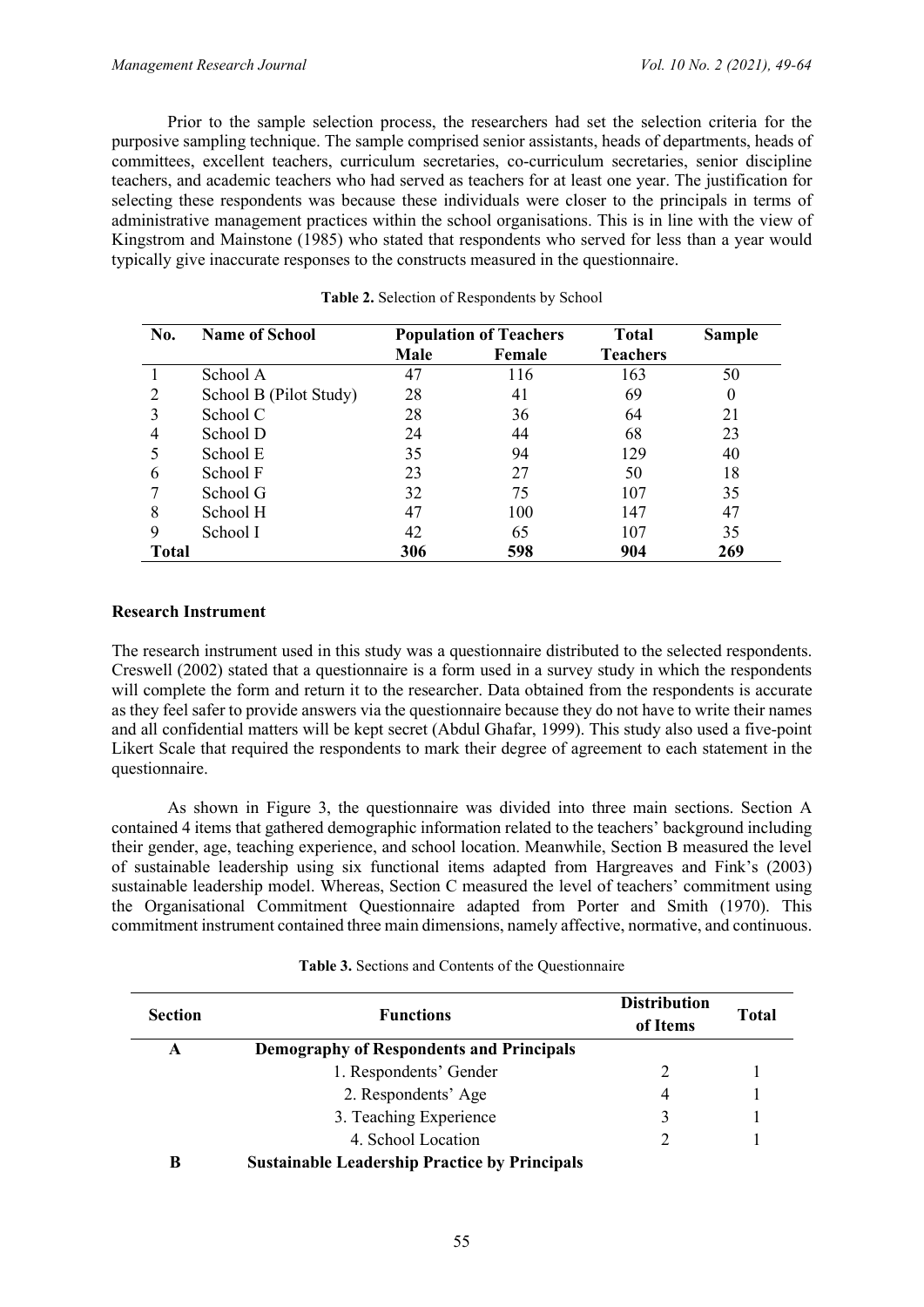|                             | <b>Encouraging Continuous Learning</b>              | $S1-S6$                          | 6  |
|-----------------------------|-----------------------------------------------------|----------------------------------|----|
|                             | Creating Apprentice Leaders at School               | $S7-S15$                         | 9  |
|                             | Cultivating A Learning Sharing Culture among        | S <sub>16</sub> -S <sub>22</sub> |    |
|                             | <b>Teachers</b>                                     |                                  |    |
|                             | Encouraging Partnership with Peers or Organisations | S <sub>2</sub> 3-S <sub>29</sub> |    |
|                             | Outside the School                                  |                                  |    |
|                             | Diversity                                           | S30-S36                          |    |
|                             | Preservation                                        | S37-S43                          |    |
| $\mathcal{C}_{\mathcal{C}}$ | <b>Teachers' Commitment Level</b>                   |                                  |    |
|                             | Teachers' Commitment                                | S44-S57                          | 14 |

# **Pilot Study**

Since the research instrument was adapted and modified from previous researches, language validation by experts was conducted on the clarity of instructions and appropriate language adjustment. In addition, a pilot study was conducted prior to the actual study to test the reliability and validity of all constructs in the questionnaire as well as to identify any unfit items that should be dropped or revised. The pilot study involved teachers from one of the secondary schools (i.e., School B) within the Lahad Datu district. A total of 40 questionnaires were distributed to the teachers and 30 questionnaires were returned and analyzed.

All data obtained were analysed using the SPSS version 17.0 software. The Cronbach's Alpha values for all constructs ranged from 0.893 to 0.901 while the overall Cronbach's Alpha value for all components was 0.898. These reliability test results thus confirmed that the questionnaire used in this study appropriately described every component investigated in this study (Chua, 2006).

# **FINDINGS AND DISCUSSION**

#### **Analysis of Sustainable Leadership among Principals**

Descriptive analysis was used to analyse the data pertaining to the first research question, which is to identify the level of sustainable leadership practised by secondary school principals within the Lahad Datu district. The principals' sustainable leadership style was based on the teachers' point of view. Table 4 shows the mean and standard deviation for each dimension.

| <b>Dimention</b> | <b>Questionnaire Component</b>               | <b>Mean Value</b> |
|------------------|----------------------------------------------|-------------------|
|                  | <b>Encouraging Continuous Learning</b>       | 4.19              |
|                  | Creating Apprentice Leaders at School        | 3.89              |
| 3                | Cultivating A Learning Sharing Culture among | 3.80              |
|                  | <b>Teachers</b>                              |                   |
| 4                | Encouraging Partnership with Peers or        | 3.62              |
|                  | Organisations Outside the School             |                   |
| 5                | Diversity                                    | 4.10              |
| 6                | Preservation                                 | 3.88              |
|                  | <b>Overall Mean</b>                          | 3.91              |

| Table 4. Overall Mean Values for Sustainable Leadership |  |  |
|---------------------------------------------------------|--|--|
|                                                         |  |  |

The descriptive statistics show that the overall level of leadership practice involving principals in the Lahad Datu district is only moderately high ( $\mu$  = 3.91). This is in line with the study conducted by Supian and Daud (2014) that reported a moderate level of sustainable leadership practice among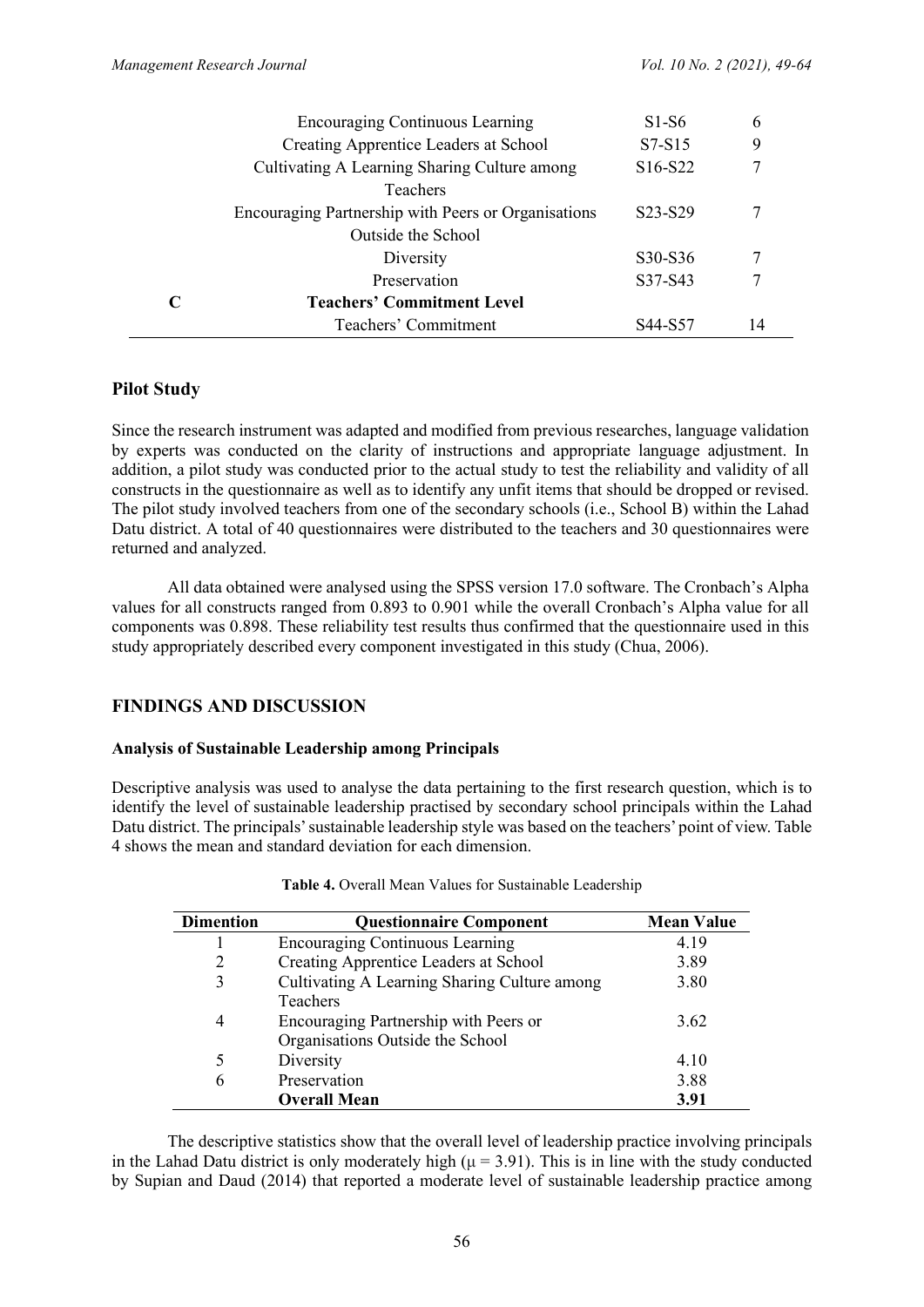headmasters in the Segamat district ( $\mu = 3.77$ ). However, the finding contradicts Raja Harman Shah and Mohd Nor (2021) who found a high level of sustainable leadership practice among headmasters, with the mean value exceeding 4.0. These findings clearly illustrate that credible and quality sustainable leadership is essential to motivate an organisation in performing its tasks and achieving its goals. The sustainable leadership traits of principals are those who have vision and foresight as well as strive to bring progress to the organisation through long-term plans (Visser & Courtice, 2011).

Among the six sustainable leadership dimensions investigated in this study, the highest mean value was recorded by the 'encouraging continuous learning among teachers' dimension ( $\mu = 4.19$ ). This indicates that the majority of principals within the Lahad Datu district give priority to cultivating continuous learning among their teachers. The principals not only improve their knowledge by furthering their study to a higher level but also encourage teachers to do so through either full-time or distance learning by enrolling into a Master in Education program at the local public or private universities. This finding is in line with the statement by Hamzah and Sirat (2018) regarding the need for principals to provide continuous professional development support to teachers that promotes lifelong learning, subsequently maintaining teachers' job satisfaction through the improvement of existing knowledge.

According to Mansor and Hamzah (2015), effective leaders often involve their employees in decision making, delegate their rights to the employees, encourage employees' involvement in determining the organisational goals and way of work, as well as using the employees' feedback as a training opportunity. This statement supports one of the dimensions that obtained the highest mean value, namely 'diversity' ( $\mu = 4.10$ ). In this dimension, principals are seen as flexible where they encourage teachers to have diversity in all aspects of expertise. They are also open to all views, ideas, and creativity suggested by the teachers. Principals who are empowering and open-minded can develop staff to be more independent and creative. Such finding is in line with Amabile et al. (2004) who stated that leadership is a key factor in determining the methods or solutions used by organisations to trigger employees' creativity. Therefore, the leader of a learning organization (i.e., the principal) should portray an open attitude towards new and relevant ideas. Constructive ideas serve as positive feedback to reflect and make improvements in school leadership (Ishak & A. Ghani, 2012).

Furthermore, the dimension that encourages partnership with external peers and organisations had obtained a moderate overall mean value. The majority of respondents agreed that principals do share their secrets of success with other schools to achieve the same success. Every management area, including the principals, require support from the school staff and external parties to manage the school more effectively. The field of education has always practised healthy competition by viewing the sharing of success as a blessing that should be mutually celebrated.

The results of this study also suggest that principals are less likely to cultivate the learning sharing culture among teachers. This dimension clearly shows that principals are less inclined towards implementing learning sharing programs such as the mentor-mentee program as well as cooperation (dialogue sessions) between committees. This is partly due to limited participation from the teachers who are extremely occupied by school tasks and chores. Teachers nowadays carry an increasingly heavy workload and stressful teachers are often unable to focus on additional activities such as training and partnership programs that are implemented by the principals. This is in line with Ismail et al. (2018) who reported that the lack of knowledge sharing and discussion on skills improvement, along with individualism in working, often stop teachers from improving their skills, thus affecting students' learning performance. Therefore, the principals need to be fair in the division of tasks, understand the teachers' feelings and emotions, and distribute tasks evenly. In conclusion, a higher workload sustained by the teachers will lower their level of teaching motivation in the classroom. Therefore, the efficient use of human resources and machines can reduce teachers' workload.

Another sustainable leadership dimension that obtained a high mean value is 'creating apprentice leaders in schools' ( $\mu$  = 3.89). This dimension suggests that principals will train teachers as future leaders who will assume the position of school administrators in years to come. As a leader, one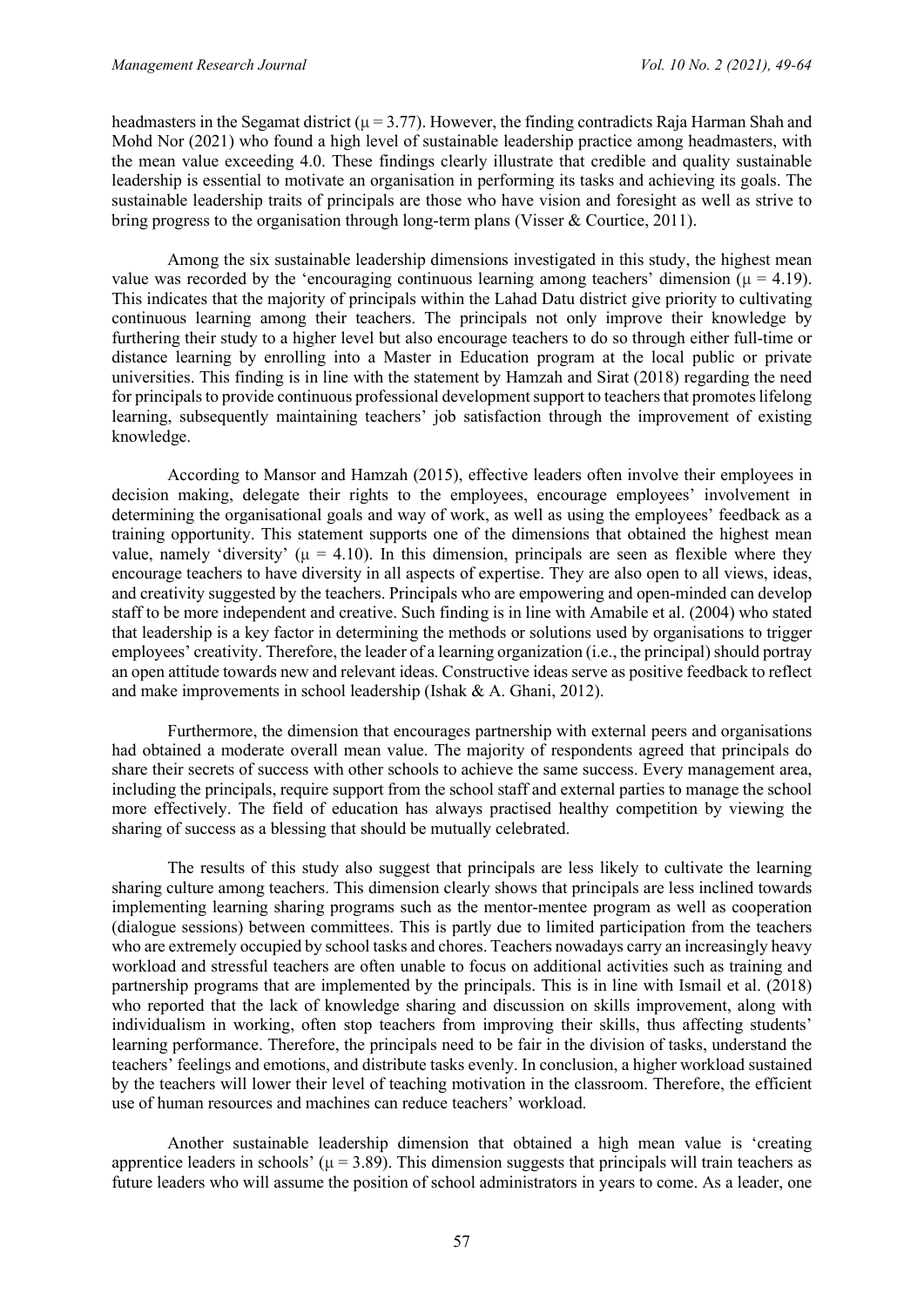of the responsibilities played by a principal is to form a team that supports each other. Hashim and Mohd Nor (2019) reported a strong relationship between the coaching practice done by headmasters with teachers' readiness to implement the 21<sup>st</sup> Century Learning. The mentors' experience conveyed through the coaching and mentoring practice serves as an aspiration for teachers to become future school leaders. This suggests that the principals' actions and behaviours may affect teachers' teaching quality and enhance their teaching leadership.

## **Analysis of Relationship between Principals' Sustainable Leadership with Teachers' Commitment Level**

Pearson correlation was used to test the 7 hypotheses investigated in this research as summarised in Table 5.

| <b>Hypothesis</b> |                                                                                                                                                                                                                                                     | <b>Test</b>                                        | Significant                                                   | Interpreta<br>tion/<br><b>Result</b> |
|-------------------|-----------------------------------------------------------------------------------------------------------------------------------------------------------------------------------------------------------------------------------------------------|----------------------------------------------------|---------------------------------------------------------------|--------------------------------------|
| HO1               | There is no significant relationship<br>between the sustainable leadership of<br>principals<br>(encouraging<br>the<br>continuous learning) with the level of<br>teachers' commitment.                                                               | Pearson<br>Correlation<br>(coefficient<br>value r) | $r = 165$<br>$Sig.=.007$<br>(p<.05)<br>Weak<br>Relationship   | Null<br>hypothesis<br>rejected       |
| HO2               | There is no significant relationship<br>between the sustainable leadership of<br>the principals (creating apprentice<br>leaders at school) with the level of<br>teachers' commitment.                                                               | Pearson<br>Correlation<br>(coefficient<br>value r) | $r = 203$<br>$Sig=.001$<br>(p<.01)<br>Weak<br>Relationship    | Null<br>hypothesis<br>rejected       |
| HO <sub>3</sub>   | There is no significant relationship<br>between the sustainable leadership of<br>the principals (cultivating a learning<br>sharing culture among teachers) with<br>the level of teachers' commitment.                                               | Pearson<br>Correlation<br>(coefficient<br>value r) | $r = 238$<br>$Sig.=.000$<br>(p<.01)<br>Weak<br>Relationship   | Null<br>hypothesis<br>rejected       |
| HO <sub>4</sub>   | There is no significant relationship<br>between the sustainable leadership of<br>(encouraging<br>principals<br>the<br>partnership<br>with<br>peers<br><sub>or</sub><br>organisations outside the school) with<br>the level of teachers' commitment. | Pearson<br>Correlation<br>(coefficient<br>value r) | $r = 181$<br>$Sig.=.003$<br>(p<.01)<br>Weak<br>Relationship   | Null<br>hypothesis<br>rejected       |
| HO <sub>5</sub>   | There is no significant relationship<br>between the sustainable leadership of<br>the principals (diversity) with the<br>level of teachers' commitment.                                                                                              | Pearson<br>Correlation<br>(coefficient<br>value r) | $r = 214$<br>$Sig.=.000$<br>(p<.01)<br>Weak<br>Relationship   | Null<br>hypothesis<br>rejected       |
| HO <sub>6</sub>   | There is no significant relationship<br>between the sustainable leadership of<br>the principals (preservation) with the<br>level of teachers' commitment.                                                                                           | Pearson<br>Correlation<br>(coefficient<br>value r) | $r = 0.307$<br>$Sig.=.000$<br>(p<.01)<br>Weak<br>Relationship | Null<br>hypothesis<br>rejected       |

#### **Table 5.** Summary of Findings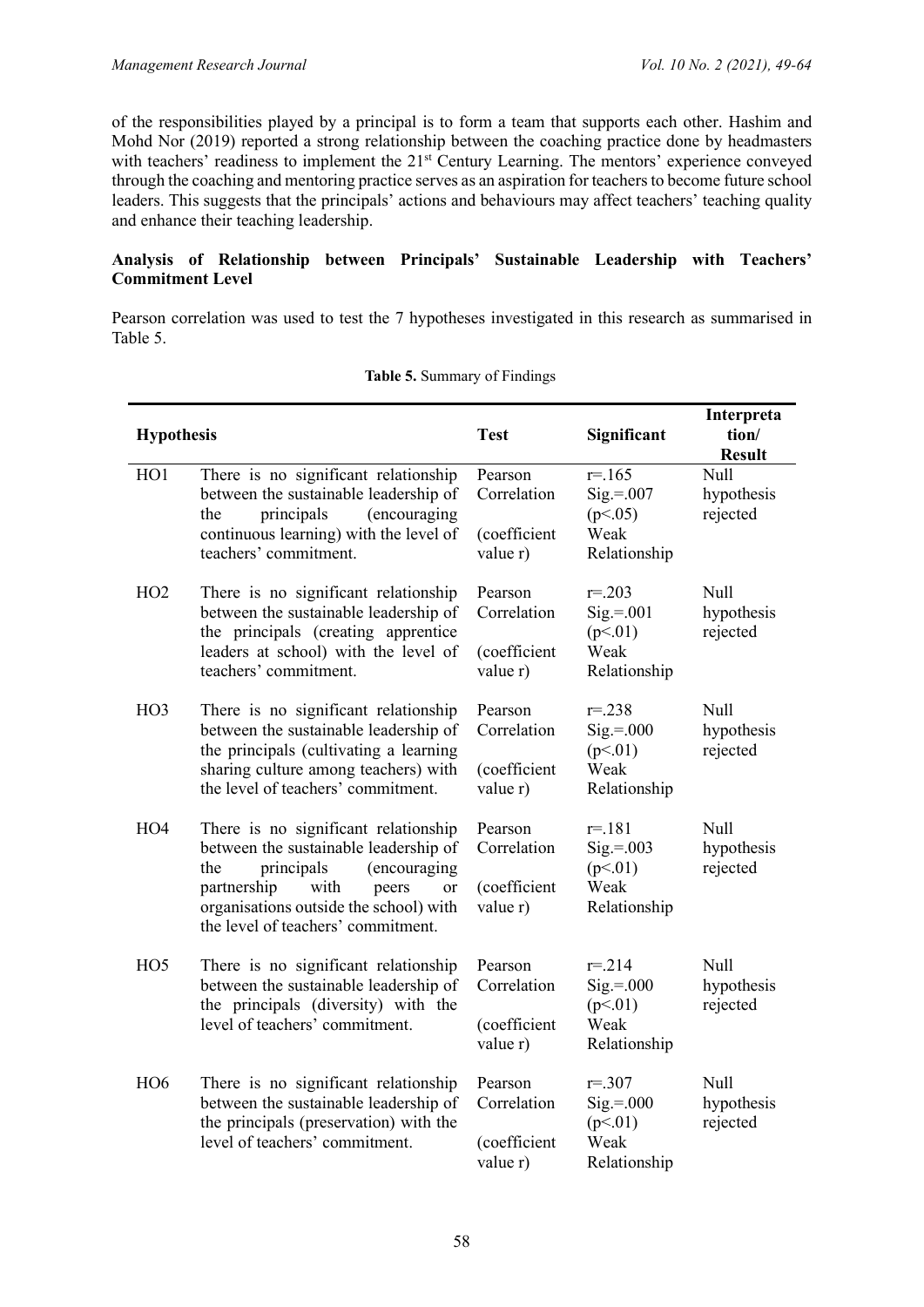| H <sub>O</sub> | There is no significant relationship Pearson      |               | $r = 352$           | Null       |
|----------------|---------------------------------------------------|---------------|---------------------|------------|
|                | between the sustainable leadership of Correlation |               | $\text{Sig} = 0.00$ | hypothesis |
|                | the principals with the level of                  |               | (p<.01)             | rejected   |
|                | teachers' commitment.                             | (coefficient) | Moderate            |            |
|                |                                                   | value r)      | Relationship        |            |

The study conducted at eight secondary schools in Lahad Datu found that there is a moderate positive relationship between the principals' sustainable leadership and teachers' commitment ( $r = .352$ ,  $p = 0.000$ ). This suggests that higher sustainable leadership demonstrated by the principals will increase the level of teachers' commitment. Such finding supports previous studies on the influence of leadership style on the employees' level of commitment to the organisation. For instance, Yusof and Wahab (2019) found that the level of trust shown by teachers at high-performing schools towards their school leaders carries a significant impact on their level of commitment in school. The result of this study is also in line with Jazmi (2015) where the leadership style portrayed by principals influences the organisational commitment of teachers more than their self-efficacy. However, the finding contradicts the study by Awang (2014) who found no significant direct influence between administrative leadership practices with teachers' commitment. Furthermore, Aslamiah (2014) also reported that leadership did not have a significant influence on teachers' commitment at high-performing and low-performing primary schools within the city of Banjarmasin, Indonesia.

Based on the situation of the past three decades, organisational commitment has been viewed as one of the most important variables in understanding organisational management and behaviour, especially in schools. Thus, the role of a leader (i.e., principal) is deemed important in schools not only to ensure the smooth running of its operation but also to increase teachers' motivation and commitment to work. This is supported by Awangku and Mohd (2021) who found a positive relationship between effective leadership and the level of teachers' commitment in primary schools within the Beaufort district. It posits that teachers' commitment to their schools will increase following the leaders' clear vision in creating a continuity of quality management within the organisation. Thus, a high element of trust among the leaders is believed to promote a more positive attitude among the followers, subsequently increasing their commitment and work performance to the maximum level.

The study also found that the most dominant dimension of sustainable leadership with teachers' commitment is 'preservation'  $(r = .307)$  followed by 'cultivating a learning sharing culture among teachers' (r = .238), 'diversity' (r = .214), 'creating apprentice leaders in schools' (r = .203), 'encouraging partnership with peers or organisations outside the school'  $(r = .181)$ , and finally the dimension of 'encouraging continuous learning'  $(r = .165)$ . All of these dimensions have recorded significant differences.

'Preservation' is the most dominant dimension that shows the leadership characteristics of the principals depend on their past administrative experience which serves as a guide to lead their schools more effectively. In this regard, a leader's behavioural differences are influenced by the differences in their administrative experience. It is evident by the employees' level of commitment as influenced by the employers' leadership style (Cochran, 2001). This dimension also shows that principals can make decisions based on information obtained in the past. These analytic principals possess excellent performance and skills that position them as a benchmark to other teachers.

Another sustainable leadership dimension that obtained a dominant correlation value with the level of teachers' commitment is 'cultivating a learning sharing culture'. It was found that the majority of principals do encourage teachers to learn and share information with one another despite being in different departments. This dimension emphasises the importance for principals to prioritise the concept of teamwork among teachers to promote better commitment. In this regard, managing a school organization necessitates the interactions between individuals. Hence, teamwork is deemed important for school members to achieve the common goals and for the organisation to be managed effectively and with quality. The findings of this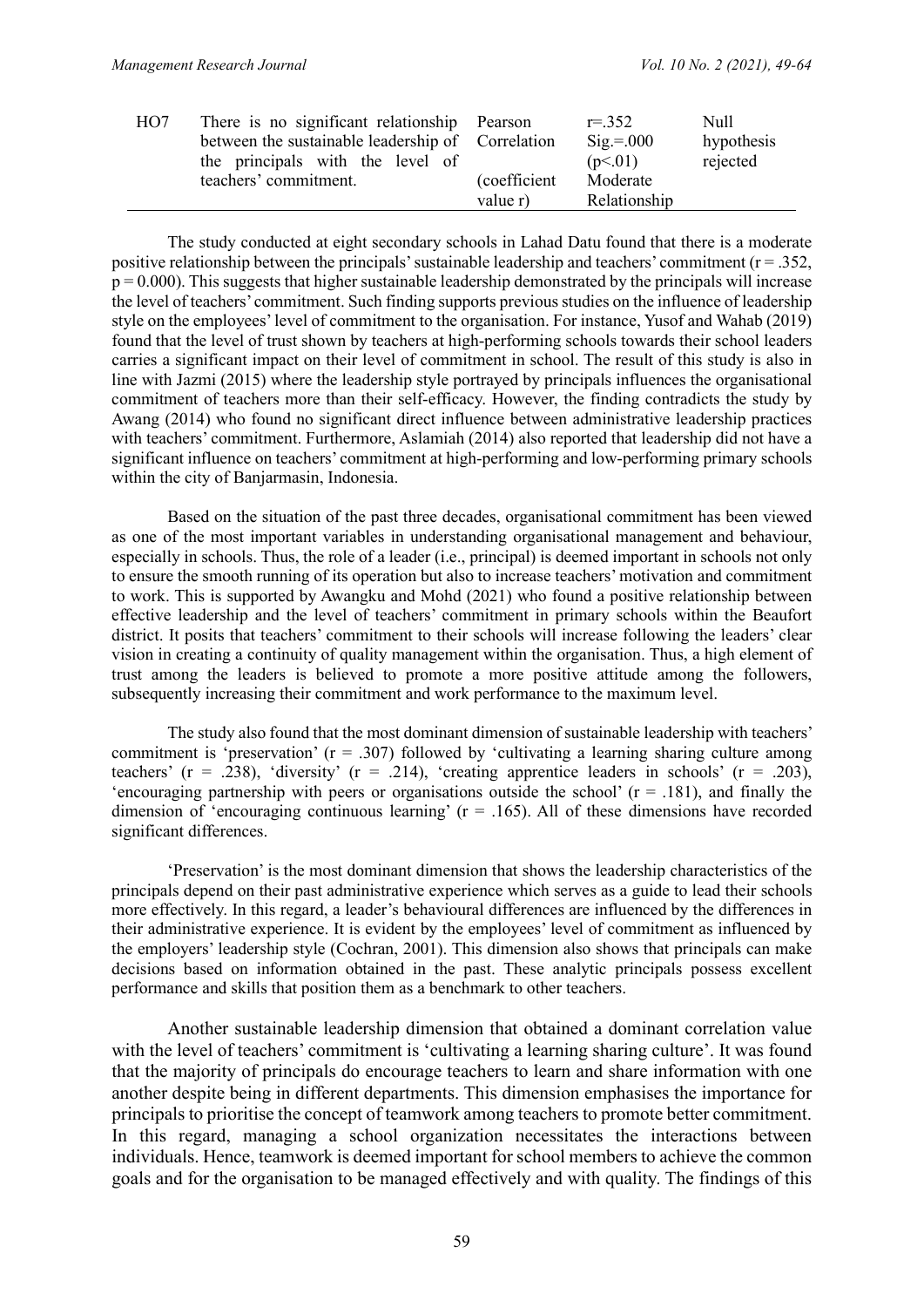study also support Veloo and Kiew (2012) who emphasised that teamwork should be practised in schools through the formation of committees to assist the principals. Each member also plays an important role to improve the organisational quality of the school. Such team leadership not only ensures that every goal and objective is achieved with excellence but also increases the level of teachers' job satisfaction. This is evident by Karnan and Marimuthu (2021) who found a significant relationship between leadership practices centred on cooperation and sharing of knowledge and experience with teachers' job satisfaction.

This study also found that the dimension of 'encouraging partnerships with external peers or organizations' also influences the level of teachers' commitment. Principals are seen as individuals who are willing to share their expertise with other schools to improve performance, which applies not only to schools that require assistance but also to the entire district and state. As a result, the employees' commitment (i.e., teachers) will increase following their sense of respect to the principals' qualities who are believed to have the expertise of managing and leading the school organisation as well as serving as a point of reference for other principals in leading and administering their respective organisations. Excellent principals should share their leadership methods and styles with regular principals, thus creating a sharing of knowledge between excellent principals and their colleagues. As a result, schools within the proximity of excellent schools will receive the brunt of such success. This will contribute to the improvement of leadership distribution among schools so that knowledge sharing through the 'leadership distribution' dimension can be implemented efficiently between excellent schools with those that are yet to achieve such status.

Ideally, principals should play the role of leaders who deeply understand the teaching profession. Every principal begins their journey of becoming an administrator by holding the position of a regular teacher, senior assistant, before being promoted into the school administration line. The extensive experience possessed by principals in the education profession helps them to understand the intricacies of educational management. Thus, they will always aspire to teachers who wish to become school administrators while ensuring that their apprentices and successors are able to take on the duties as leaders after their retirement. In this study, the sustainable leadership of principals from the dimension of 'creating apprentice leaders' has a significant relationship with the teachers' commitment. Employees' commitment will increase as they view their leaders as mentors who exploit the strengths of their employees. They found that leadership that prioritises collaborative practices and trains the teachers is able to influence the teachers' commitment and trust towards the principals. Thus, the high level of trust shown by teachers to the principals will affect their commitment in providing the best service to the school.

Sustainable leadership from the dimension of 'encouraging continuous learning' also has a significant relationship with teachers' commitment. It refers to a principal-based leadership that prioritises the mastery of knowledge and necessitates learning in schools. This is because teaching and learning is the core business of teachers in schools along with the increasing demands for schools as learning institutions of the century. The result of this study advocates Nnaji and Uzoigwe (2021) who reported that sustainable leadership practices among school principals impacted the academic achievement performance of students in public schools during the Covid-19 pandemic. This suggests that leadership that cares about aspects of learning has a significant relationship with teachers' commitment. In fostering a conducive learning climate in schools, principals need to be aware of the course of learning activities by making observations that can motivate and control the quality of teachers' professionalism and commitment. Principals should also recognise the efforts made by teachers who excel in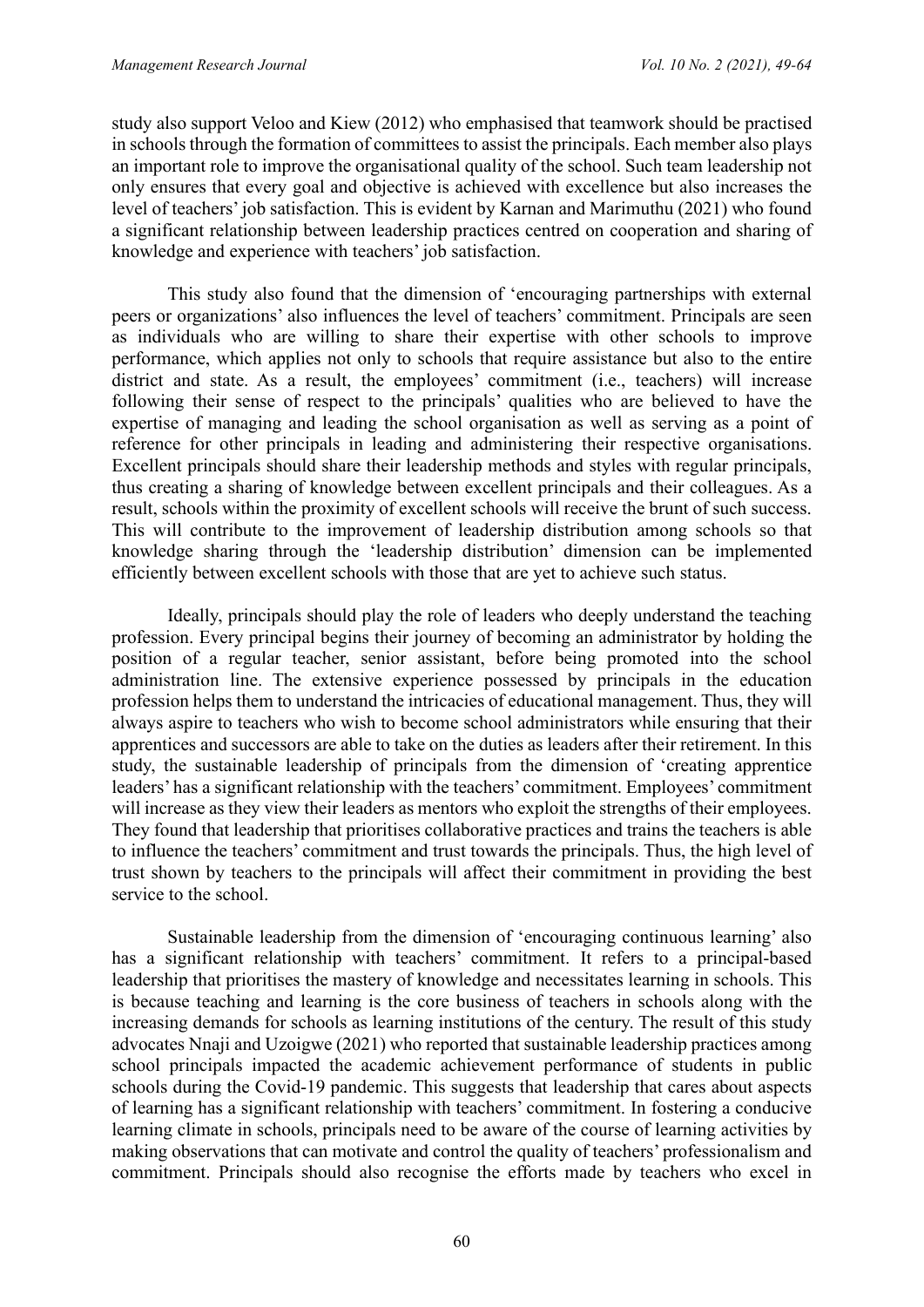teaching by rewarding them in the form of praises or public recognition. Most employees tend to demonstrate their commitment if they are given attention and recognition for their effort. Furthermore, leadership that emphasises learning in schools includes the principals' actions to encourage students' growth. In enhancing students' learning, both principals and teachers need to constantly discuss and brainstorm for new and appropriate teaching methods as well as continuously improving the teaching strategies.

The leadership style implemented by a leader needs to be appropriate and suit the employees. In this regard, most employees will feel more comfortable working when the superiors are wise, give clear instructions, explain the organisational goals, and constantly offer direct or indirect help and support. Furthermore, employees will feel that their commitment is worthy when their needs and wants are met by their leaders. As such, this paper believes that sustainable leadership can have a positive impact on employees' commitment in every organisation as advocated by Saberi and Hamzah (2020) and Teharaja and Hamid (2021). Moreover, leadership requires leaders and followers; to lead means to point the way or direction, to educate, to help, to control, and to direct. In this regard, the role of leaders in schools through sustainable leadership is significant they are the important instrument that influences the teachers' commitment, thereby ensuring a smooth running of the school organisation.

## **CONCLUSION**

The purpose of this study is to identify the level of sustainable leadership among principals and its influence on the level of teachers' commitment in schools. The analysis shows that that the level of sustainable leadership among secondary school principals in Lahad Datu is moderately high ( $\mu$  = 3.91). The results also indicate significant relationships between the six dimensions of sustainable leadership with the level of teachers' working commitment. Such findings hence suggest that sustainable leadership plays an important role in influencing organisational commitment in schools. Sustainable leadership is a successful and effective leadership practice in the community where it encourages and cultivates employees to share and incorporate ideas for learning and development (Muzzafar & Jamalullail, 2020). The strong support from these sustainable leaders is an inspiration for teachers to build and further expand their commitment in school. Meanwhile, human value-oriented leadership displayed by principals who practice sustainable leadership not only influences teachers to be more committed to the organisation but also will foster a culture of autonomy among teachers and act on moral beliefs and courage to defend their confidence.

This study measured the level of sustainable leadership and teachers' commitment in schools by obtaining feedback from one source only, namely the teachers' perceptions towards the principals. For future studies, the measurement of sustainable leadership and level of commitment in schools can be improved by using multiple raters such as parents, schools, and students. This can give a broader and more in-depth picture of the variables. Furthermore, the researchers also proposed to produce a framework of best practices based on the sustainable leadership model to be used as a guide in the implementation of the TS25 School Transformation program. In summary, the six dimensions in sustainable leadership practice are found to influence teachers' readiness, level of commitment, and dedication to achieve organisational goals. Therefore, principals need to pay particular concern about their actions, thoughts, and words to be able to influence teachers to work voluntarily. When teachers have a high level of commitment, they will acquire a sense of job satisfaction and voluntarily improve their performance to achieve organisational goals.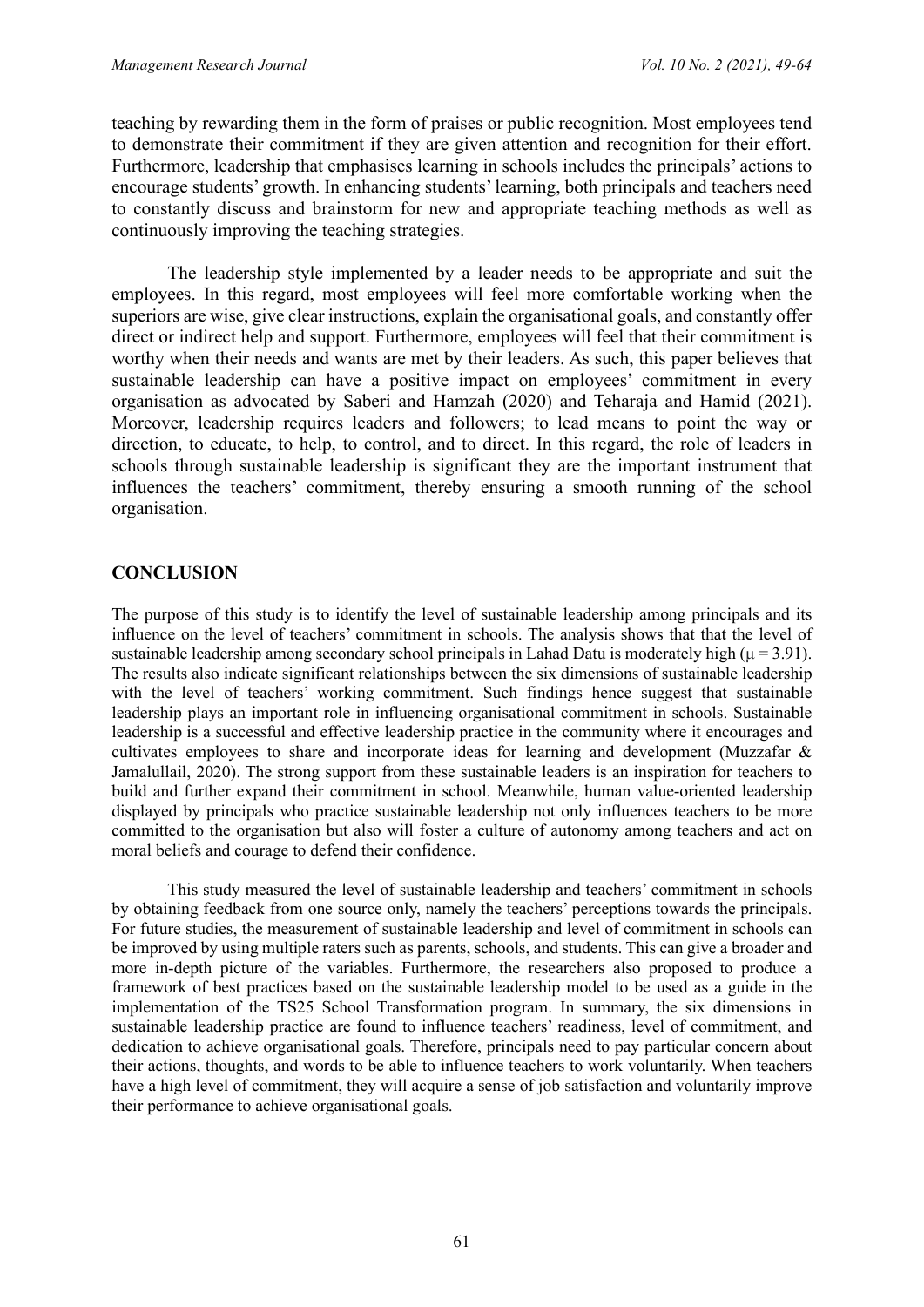#### **RUJUKAN**

Abdul Ghafar, M. N. (1999). *Penyelidikan pendidikan*. Universiti Teknologi Malaysia.

- Amabile, T. M., Schantzel, E. A., Moneta, G. B., & Kramer, S. J. (2004). Leader behaviours and the work environment for creativity: Perceived leader support. *Leadership Quarterly, 15*(1), 5-32. https://doi.org/10.1016/j.leaqua.2003.12.003
- Amin, D. R. A., & Hamzah, M. I. M. (2021). Tahap amalan Kepimpinan instruksional guru besar dan hubungannya dengan tahap komitmen guru. *Malaysian Journal of Social Sciences and Humanities (MJSSH), 6*(2), 135-151. https://doi.org/10.47405/mjssh.v6i2.648
- Aslamiah, M. I. A. (2014). *Interaksi kepimpinan dan persekitaran pembelajaran dengan kepuasan dan komitmen Gurudi Banjarmasin, Kalimantan* (Unpublished Doctoral dissertation). Universiti Utara Malaysia.
- Awang, M. R. (2014). *Pengaruh amalan kepimpinan penolong kanan pentadbiran dan iklim sekolah sihat ke atas komitmen guru di sekolah menengah kebangsaan kluster kecemerlangan* (Unpublished Doctoral dissertation). Universiti Utara Malaysia.
- Awangku. A. D. R., & Mohd, H. M. I. (2021). Tahap amalan kepimpinan instruksional guru besar dan hubungannya dengan tahap komitmen guru. *Malaysian Journal of Social Sciences and Humanities (MJSSH), 6*(2), 135-151. doi: https://doi.org/10.47405/mjssh.v6i2.648.
- Butt, G., & Lance, A. (2005). Secondary teacher workload and job satisfaction: do successful strategies for change exist?. *Educational Management Administration & Leadership, 33*(4), 401-422. https://doi.org/10.1177%2F1741143205056304
- Chong, C. K., A. Ghani, M. F., & Abdullah, Z. (2018). Cabaran amalan komuniti pembelajaran dalam kalangan guru Sekolah Rendah Berprestasi Tinggi Malaysia. *JuKu: Jurnal Kurikulum & Pengajaran Asia Pasifik, 6*(3), 1-14. https://juku.um.edu.my/article/view/14031
- Chua, Y. P. (2006). *Kaedah dan statistik penyelidikan*. McGraw Hill.
- Cochran, J. D. (2001). *Role outcomes of school division socialization tactics for middle school principals in Virginia* (Doctoral dissertation). Virginia Polytechnic Institute and State Universities. http://hdl.handle.net/10919/29914
- Cohen, L., & Manion, L. (1985). *Research methods in education*. Croom Helm.
- Creswell, J. W. (2002). *Educational research: Planning, conducting, and evaluating Quantitative and Qualitative research*. Merrill Prentice Hall.
- Gunter, H., Rayner, S., Thomas, H., Fielding, A., Butt, G., & Lance, A. (2005). Teachers, time and work: Findings from the evaluation of the transforming the school workforce pathfinder project. *School Leadership and Management, 25*(5), 441-454. https://doi.org/10.1080/13634230500340781
- Hallinger, P. (2003). Leading educational change: Reflections on the practice of instructional and transformational leadership. *Cambridge Journal of education*, *33*(3), 329-352. https://doi.org/10.1080/0305764032000122005
- Hamzah, M. I. M., & Sirat, M. (2018). Tahap pelaksanaan latihan dalam perkhidmatan dan hubungannya dengan pengalaman mengajar serta kekerapan menghadiri latihan guru sekolah rendah berprestasi tinggi di Putrajaya. *Jurnal Pendidikan Malaysia, 43*(1), 17-23. https://ejournal.ukm.my/jpend/article/view/43.01- 03/7877
- Hargreaves, A., & Fink, D. (2003). Sustaining leadership. *Phi Delta Kappan*, *84*(9), 693-700. https://doi.org/10.1177%2F003172170308400910
- Hashim, D. A., & Mohd Nor, M. Y. (2019). Tahap kepimpinan coaching guru besar dan kesediaan guru dalam pelaksanaan pembelajaran abad ke-21 di sekolah rendah. *International Journal of Education and Pedagogy, 1*(1), 50-71. http://myjms.mohe.gov.my/index.php/ijeap/article/view/6725
- Ishak, R., & A. Ghani, M. F. (2012). Amalan kepimpinan terbaik untuk sekolah, organisasi pembelajaran. *Jurnal Pendidikan Malaysia, 37*(2), 35-41. http://www.ukm.my/jurfpend/jurnal%2037(2)/5%20AmalanKepimpinan.pdf
- Ismail, S. N., Abdullah, Z., Othman, A. J., & Shafie, S. (2018). Amalan komuniti pembelajaran profesional dalam kalangan guru Bahasa Melayu di Selangor. *JuPiDi: Jurnal Kepimpinan Pendidikan, 5*(4), 1-19. https://jupidi.um.edu.my/index.php/JUPIDI/article/view/13996/8702
- Jaafar, M. N. (2004). *Kepemimpinan pengajaran guru besar, komitmen dan kepuasan kerja guru: Satu kajian perbandingan dan hubungan antara sekolah berkesan dengan sekolah kurang berkesan* (Unpublished Doctoral dissertation). Universiti Sains Malaysia.
- Jalet, S., & Yunus, J. (2021). Designing conceptual framework for a study on the relationship of distributive leadership practices and learning organizations to teachers' work performance. *Management Research Journal, 10*(1), 108-122. https://doi.org/10.37134/mrj.vol10.1.8.2021
- James, B. L., & Taat, M. S. (2020). Budaya sekolah: Hubungannya dengan komitmen guru*. Malaysian Journal of Social Sciences and Humanities (MJSSH), 5*(10), 207-216. https://doi.org/10.47405/mjssh.v5i10.511.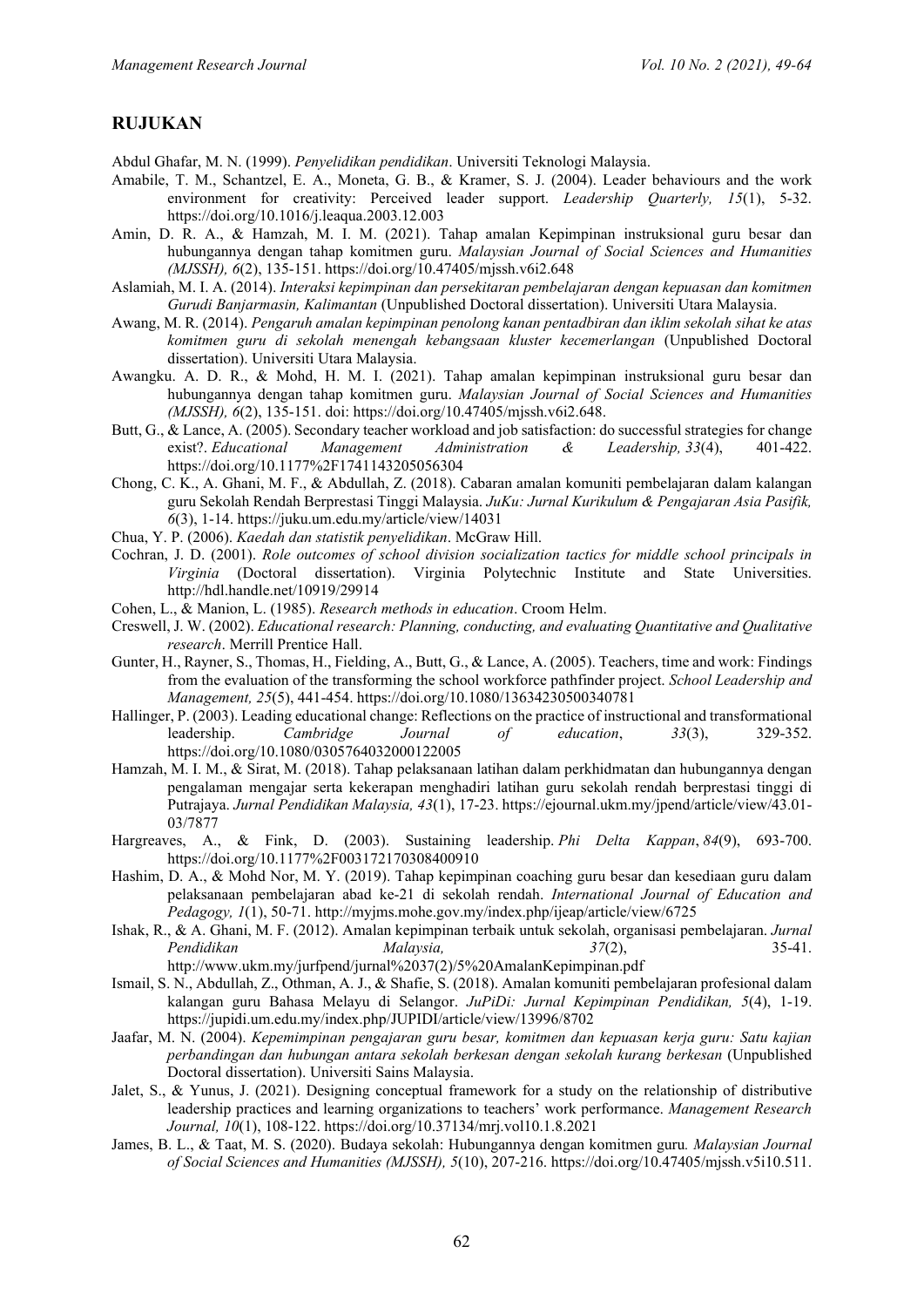- Jazmi, M. I. (2015). *Pengaruh kepimpinan transformasi pengetua terhadap komitmen organisasi dan efikasi kendiri guru sekolah-sekolah agama di Kedah* (Unpublished Doctoral dissertation). Universiti Utara Malaysia.
- Jeong, S., Lim, D., & Park, S. (2016). Leadership convergence and divergence in the era of globalization. In P. O. Pablos & R. D. Tennyson (Eds.), *Handbook of Research On Human Resources Strategies for the New Millennial Workforce* (pp. 285-308). IGI Global. https://doi.org/10.4018/978-1-5225-0948-6.
- Joesoef, S. (2009). School leadership challenges towards learning for 21th century. In *Proceeding 1st Regional Conference on Educational Leadership and Management* (pp. 9-18). Kementerian Pendidikan Malaysia.
- Jose, S. A., & Mohd Matore, M. E.@ E. (2021). Tinjauan literatur bersistematik: Faktor burnout dalam kalangan Guru. *Malaysian Journal of Social Sciences and Humanities (MJSSH), 6*(1), 168-186. https://doi.org/10.47405/mjssh.v6i1.628
- Karnan, K., & Marimuthu, K. (2021). Gaya kepimpinan kolaboratif pengetua dan tahap kepuasan kerja guru sekolah menengah kebangsaan. *Muallim Journal of Social Sciences and Humanities, 5*(2), 191-207. https://doi.org/10.33306/mjssh/133
- Kingstrom, P. O., & Mainstone, L. E. (1985). An investigation of the rater-ratee acquaintance and rater bias. *Academy of Management Journal*, *28*(3), 641-653. https://doi.org/10.5465/256119
- Krejcie, R. V., & Morgan, D. W. (1970). Determining sample size for research educational and psychological measurement. Educational and Psychological Measurement. 30(3), 607-610. measurement. *Educational* and *Psychological Measurement*, 30(3), https://doi.org/10.1177%2F001316447003000308
- Mansor, R., & Hamzah, M. I. M. (2015). Kepimpinan berkualiti: Perspektif mengenai kompetensi yang diperlukan untuk memimpin dengan berkesan. *Jurnal Pengurusan (UKM Journal of Management), 45*, 143-154. http://ejournal.ukm.my/pengurusan/article/view/12187/4152
- Mohd Tahir, L., Abdul Rahman, M. A., & Yassin, M. (2009). Strategi kepimpinan lestari/mapan pengetua. *Malaysia Education Deans' Council Journal, 4*, 26-38.
- Muzzafar, M. & Jamalullail, A. W. (2020). Kepimpinan lestari pengarah dan hubungannya dengan amalan Pembelajaran Sepanjang Hayat (PSH) pensyarah di Institut Pendidikan Guru (IPG) Wilayah Selatan.<br> *Jurnal Pengurusan dan Kepimpinan Pendidikan*, 33(1), 69-82. *Kepimpinan Pendidikan, 33*(1), http://eprints.iab.edu.my/v2/1112/1/JURNAL33%20BIL1.2020%20%2820Dis2020%29%20- %20Artikel%207.pdf
- Nnaji, S. E., & Uzoigwe, M. C. (2021). Sustainable leadership and school accountability management as determinants of students' performance during COVID-19 era in Ebonyi State, Nigeria. *International Journal of Public Administration and Management Research, 6*(3), 81-91. http://journals.rcmss.com/index.php/ijpamr/article/view/79
- Othman, N., & Md. Omar, H. (2014). Beban tugas dan motivasi pengajaran guru di sekolah menengah daerah Ranau. *Jurnal Pemikir Pendidikan, 5*, 35-57. https://silo.tips/download/beban-tugas-dan-motivasipengajaran-guru-di-sekolah-menengah-daerah-ranau
- Pejabat Pendidikan Daerah Lahad Datu. (2016). *Statistik bilangan guru dan murid. Unit data.* Pejabat Pendidikan Daerah Lahad Datu.
- Porter, L. W., & Smith, F. J. (1970). *The etiology of organizational commitment* (Unpublished paper). University of California, Irvine, 970.
- Raja Harman Shah, R. N., & Mohd Nor, M. Y. (2021). Amalan kepimpinan lestari guru besar dan kepuasan kerja guru di Sekolah Kebangsaan Padang Jawa Shah Alam. *Jurnal Dunia Pendidikan, 3*(1), 385-393. http://myjms.mohe.gov.my/index.php/jdpd/article/view/12933
- Saberi, N. S. N., & Hamzah, M. I. M. (2020). Amalan kepimpinan lestari guru besar dan keberkesanan sekolah kebangsaan di Hulu Langat, Selangor. *JuPiDi: Jurnal Kepimpinan Pendidikan, 7*(3), 20-37. https://jupidi.um.edu.my/article/view/25059
- Sala, F. (2003). Leadership in education: Effective U.K. college principals*. Nonprofit Management and Leadership, 14*(2), 171-189. https://doi.org/10.1002/nml.28
- Satangah@Salim, L., & Abdullah, M. K. (2021). Komitmen organisasi sekolah dan hubungannya dengan kualiti pengajaran guru Bahasa Melayu tahap satu di luar bandar Sabah. *Malaysian Journal of Social Sciences and Humanities (MJSSH), 6*(1), pp. 159-167. https://doi.org/10.47405/mjssh.v6i1.618
- Silam, D., Pang, V., & Lajium, D. (2021). Kepimpinan instruksional pengetua sekolah di pulau negeri Sabah: Satu kajian kes. *International Journal of Education, Psychology and Counseling, 6*(40), 293-307. https://doi.org/10.47405/mjssh.v5i12.557
- Supian, H., & Daud, K. (2014). Amalan kepimpinan lestari dan hubungannya dengan prestasi kerja guru sekolah rendah yang menerima tawaran baru di daerah Segamat. *Sains Humanika*, *2*(4), 197-208. https://doi.org/10.11113/sh.v2n4.488
- Teharaja, A. M., & Hamid, A. H. A. (2021). Hubungan antara amalan kepimpinan transformasi guru besar dan komitmen guru sekolah Tamil di daerah Klang, Selangor. *International Journal of Education and Pedagogy, 3*(1), 49-70. http://myjms.mohe.gov.my/index.php/ijeap/article/view/12814